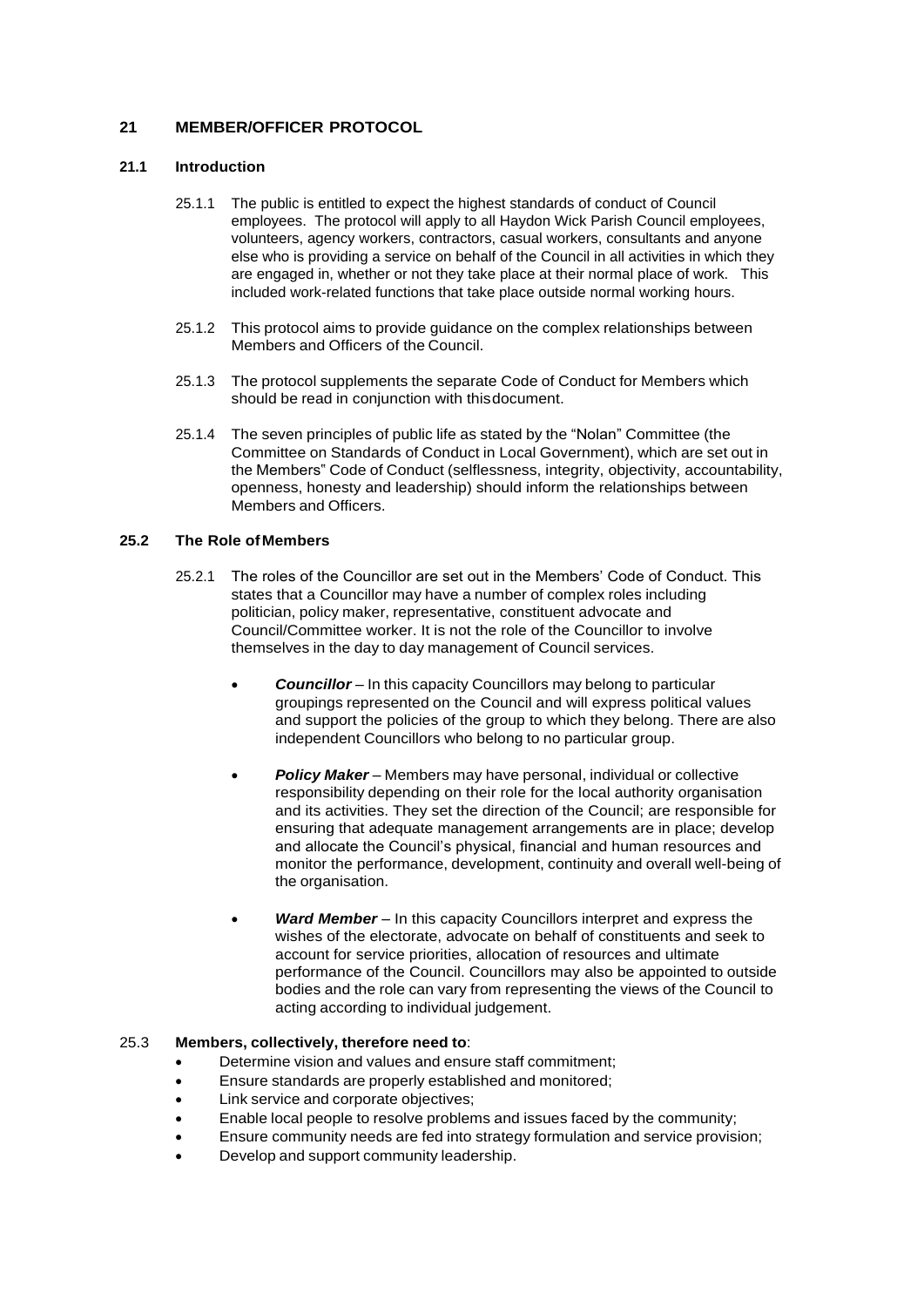## **25.4 All Members**

All Members, not just those of the majority group, if there is one, are entitled to receive confidential, but not covert support and advice. All Members shall be given timely access to information required in their role as Councillors and shall have the same rights and obligations in their relationship with Officers.

## **25.5 Chairman of theCouncil**

The Chairman has a representative role of behalf of the Council to local residents and those who work or study in the Parish. The position is non-political and this must be reflected when invitations to functions are accepted. It is reasonable for the Chairman to be supportive of local business, but the Office should not be used for commercial promotions. The Chairman should not use his or her Office, nor Council Officers, to bypass recognised systems of working.

## **25.6 All Employees**

- 25.6.1 It is the responsibility of all employees to read, understand and work in the accordance with the Member/Officer code of conduct and to:
	- maintain conduct of the highest standard such that public confident in their integrity is sustained
	- be fair and honest in all activities at work
	- incorporate and promote equality and diversity in all that is done
	- ask for clarification on any aspects of the Code when there is uncertainty

In addition to the above, the Officers shall:

## **25.7 The Role ofOfficers**

- 25.7.1 Officers of the Council have, in broad terms, the following main roles:
	- Be role models of the required standards of behaviour
	- Reinforce the required standards of behaviour through appropriate communications with their teams
	- Coach, support and provide feedback to employees on their performance in relations to the required standards of conduct
	- Take appropriate action at the earlier opportunity to deal with noncompliance with the standards of the Code
	- Initiate policyproposals;
	- Implement all Council policies:
	- Manage the services for which the Council has given them responsibility. They are accountable for the efficiency and effectiveness of those services and for proper professional practice in discharging their responsibilities and taking decisions, within agreed policy;
	- Provide professional advice to the Council, its Committees and Members and the public in respect of their service;
	- Ensure that the Council acts in a lawful way.
- 25.7.2 Members can expect Officersto:
	- maintainconfidentiality;
	- perform their duties effectively, efficiently and with political neutrality
	- behave in a professional and courteous manner:
	- be helpful to Members and respect their role;
	- avoid personal close familiarity with Members and not use their relationship with Members to advance their personal interests or to influence decisions improperly;
	- report to the Chief Officer of the Council any time that a Member asks or pressurise the officer to deal with a matter outside of Council procedure or policy;
	- demonstrate an understanding of and support for respective roles, workload and pressures;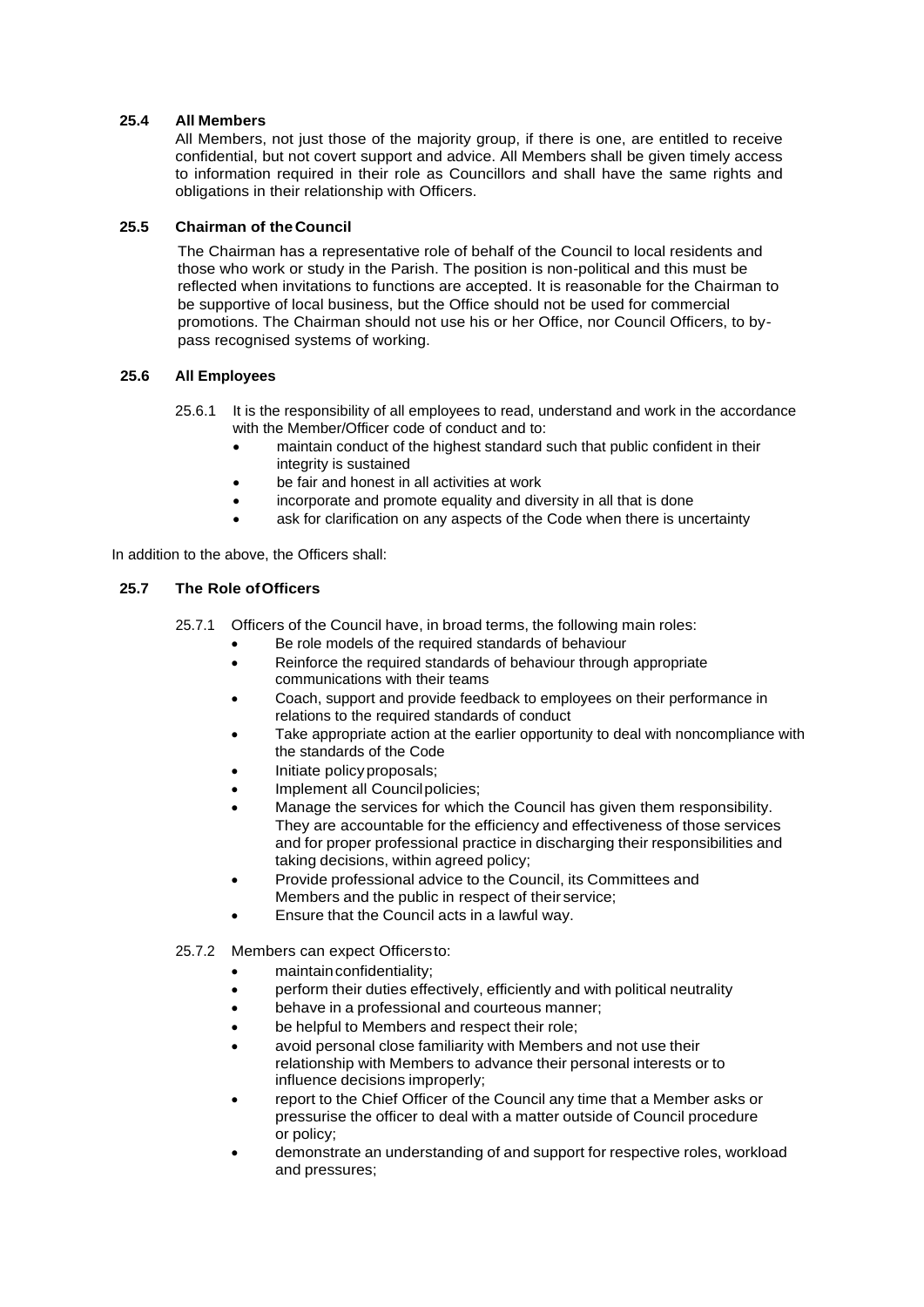- compliance with the relevant Codes of Conduct.
- 25.7.3 Officers can expect from Members:
	- political leadership and direction;
	- respect, dignity and courtesy;
	- an understanding of and support for respective roles, workload and pressures;
	- not to be subject to bullying or undue pressure;
	- not to use their position or relationship with Officers to advance their personal interests or those of others or to influence decisions improperly;
	- compliance with the relevant Codes of Conduct.
- 25.8 Members and Officers will wish to discuss policy issues and Officers will often require political guidance in framing proposals. However, when Officers write reports for Member decision, they have a duty to give the advice dictated by their professional expertise and in accordance with their own professional codes of conduct. In some situations an officer will be under a duty to submit a report on a particular matter. Officers expect to have their professional integrity respected and not to be influenced or required to reduce options, withhold information or make recommendations to the Council or a committee they cannot professionally support.
- 25.9 An officer's first duty is to the Council as a whole and not to an individual Member, or to a political or other group of Members. However, Officers may be called upon to provide advice to the majority group or Chairs. This should not preclude them offering a similar service to the all Members whether politically affiliated or independent.
- 25.10 The Chief Officer of the Council, Deputy Clerk, Parish Council Officers and the Parks & Open Spaces Team Supervisors are likely to develop a close working relationship with Committee Chairs and Vice Chairs. They may meet on a regular basis to discuss current issues, reports to be considered by committee and budgets.
- 25.11 Members' complaints about council services or Officers should be referred to the Chief Officer of the Council in the first instance. If the matter is not resolved, the Member should follow the formal Council complaints procedure.
- 25.12 Officers with Specific Responsibilities
	- 25.12.1 A number of individual Officers have specific roles including the Chief Officer to the Council, the Deputy Clerk, Parish Council Officers and the Parks & Open Spaces Team Supervisors.
	- 25.12.2 The Chief Officer to the Council will endeavour to provide advice on vires issues, maladministration, financial impropriety, probity and policy framework and budget issues to all Members of the Council. For advice on the application of Local Codes of Conduct, maintenance of a register of interests for Council Members, and promotion of high standards of conduct through support to the Standards Committee the Monitoring Officer at Swindon Borough Council.
- 25.13 Politically RestrictedPosts
	- 25.13.1 Section 2 of the Local Government and Housing Act 1989 introduced restrictions on the political activities of Officers holding politically restricted posts. It prevents certain Officers from being Councillors in another council and restricts certain political activity such as canvassing, speaking in public or writing on party political matters. In discharging their duties employees must follow every lawful policy of the Council and must not allow their own personal views or political opinions to interfere with their work. This includes the Chief Officer who regularly advise Members and speak to the media on behalf of the Council.

## **25.14 Other Officers**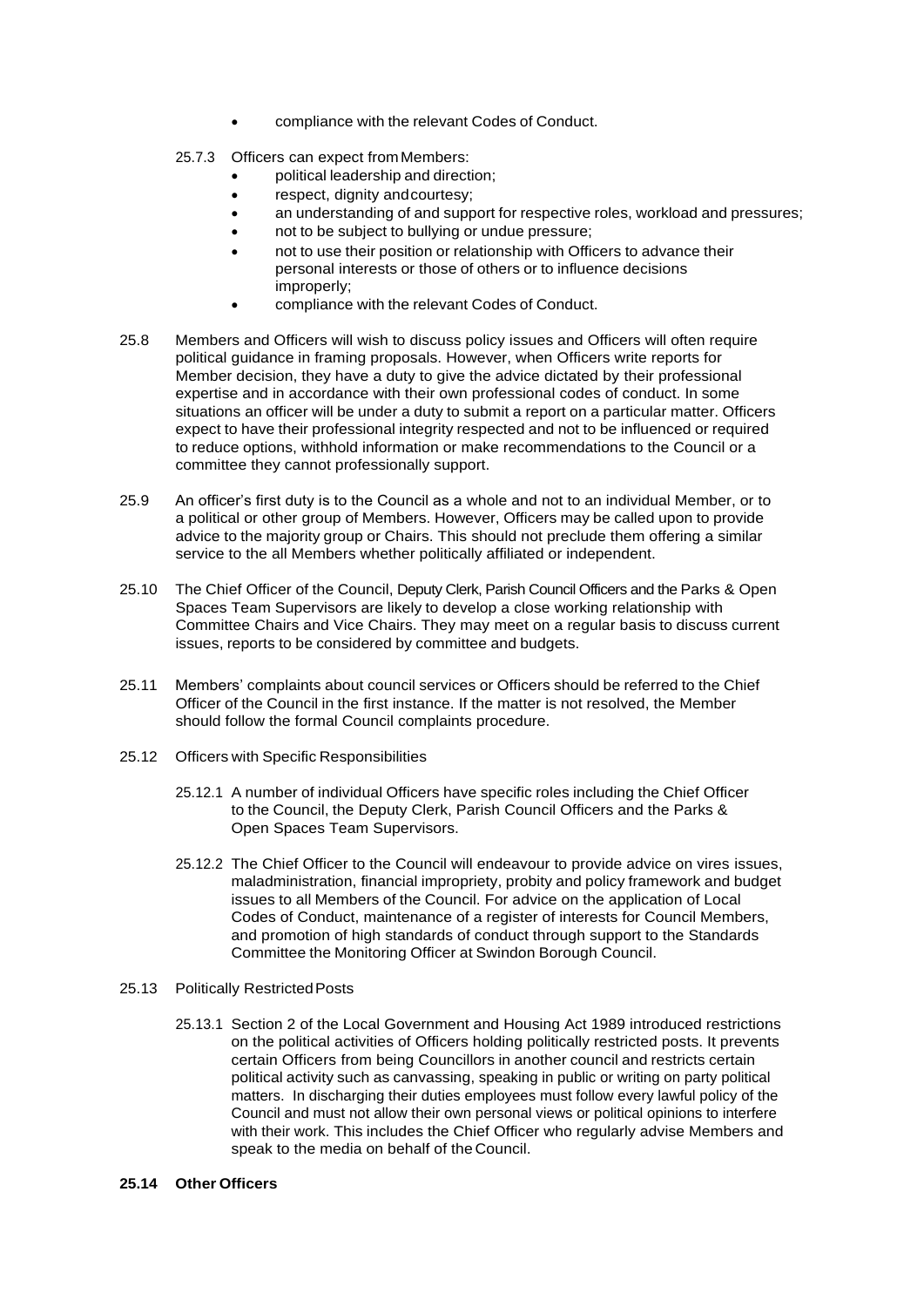- 25.14.1 All other Officers and Managers of the Council should not go beyond the bounds of their delegated authority. If Officers do not have regular contact with Members, they may be asked to inform their manager if they are asked to provide assistance to a Member. Members must not request Officers to carry out research for them covertly. Members" access to information will be on a "need to know" basis. The "need to know" must be decided by the Chief Officer of the Council and Members should not exert pressure on any Council Officer to circumvent the process.
- 25.14.2 Bullying or harassment of Officers, including sexual and racial, by Members is unacceptable. Members should not use their position and knowledge of the Council to place undue pressure on Officers to take a different course of action than they would otherwise have done.

*(Workplace bullying is defined by Unison, the public sector union, as 'offensive, intimidating, malicious, insulting or humiliating behaviour, abuse of power or authority which attempts to undermine an individual or group of employees and which may cause them to suffer stress.' The Council has defined racial harassment as 'offensive conduct of a racial nature, or conduct based on race, which is offensive to the recipient'. Sexual harassment has been defined as 'unwanted conduct of a sexual nature, or conduct based on sex, which is offensive to the recipient.')*

## **25.15 At Meetings**

- 25.15.1 Officers and Members will most frequently come into contact with each other at the variety of meetings held to conduct the Council's business. The respective roles of the participants may vary according to the purpose of the meeting and therefore their relationship to each other will also vary. The examples provided below are merely illustrative and not intended to be exhaustive.
- 25.15.2 At all times Officers and Members should show respect to one another and although Members are entitled to question Officers at meetings, they should avoid personal attacks on Officers and ensure that criticism is constructive and well-founded. Officers would expect to have the opportunity to explain what appears to be a performance failure or inconsistency.
- 25.15.3 Whenever a public meeting is organised to consider a Parish issue, all Members should, as a matter of course, be invited to attend the meeting. Similarly, whenever the Council undertakes any form of consultative exercise on a Parish issue, all Members should be notified at the outset of the exercise.

#### *Council, Committee and Sub-Committee Meetings.*

25.15.4 These bodies have delegated authority and as such are run in a formal manner. They are subject to the Council's rules and procedure which can only be amended or waived by decision of the Council. Members of the relevant body are required to consider and take decisions on the matters falling within the Terms of Reference of the body. The Chief Officer of the Council and/or Deputy Clerk attend these meetings. Other Officers and/or employees of the Council will attend on a regular basis if reports are written in their name or at the request of the Chair to answer any detailed questions and provide appropriate advice. Questions and answers are dealt with via the Chair. Officers and Members will generally address each other in terms of Councillor "A" and "Mr./Mrs./Ms. A".

#### *Working Groups/Working Parties/Advisory Committees*

25.15.5 These are more informal bodies that have no delegated authority, and may make recommendations to the relevant body, or advise an officer to whom delegated authority has been given. Officers are likely to have a more participative role, joining in the debate and contributing their own views and comments.